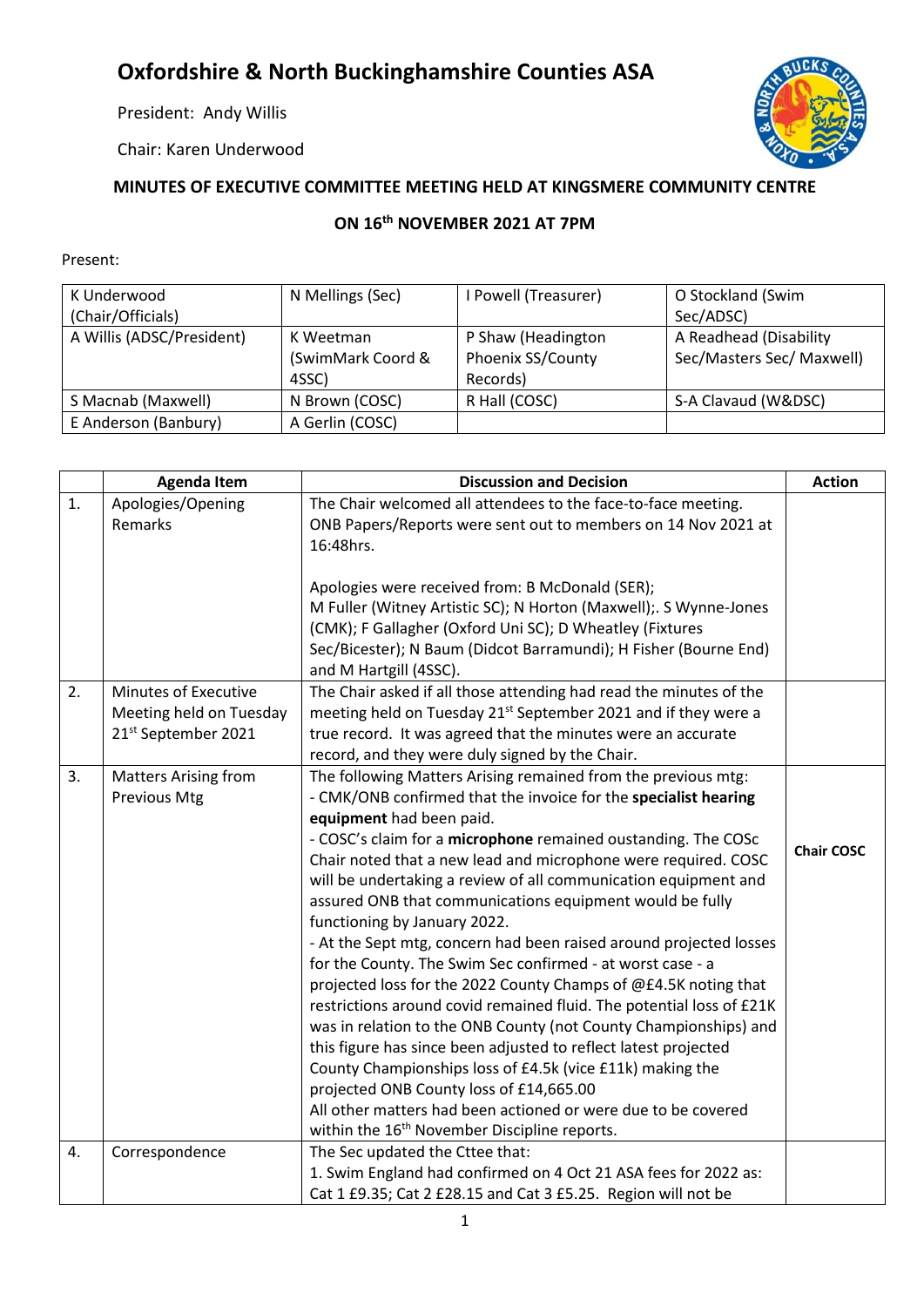|    | <b>Agenda Item</b> | <b>Discussion and Decision</b>                                                                                  | <b>Action</b>     |
|----|--------------------|-----------------------------------------------------------------------------------------------------------------|-------------------|
|    |                    | increasing their fees and ONB will not be charging any fees for                                                 |                   |
|    |                    | 2022.                                                                                                           |                   |
|    |                    | 2. The RMB papers for 18 Oct 21 noted an item regarding the Role                                                |                   |
|    |                    | of the Counties - details in italics below:                                                                     |                   |
|    |                    | 'Role of the Counties - initial discussion of issues. The Regional                                              |                   |
|    |                    | Chairs raised the question as to what is the role of the counties?                                              |                   |
|    |                    | There ensued a discussion as to who regulates the counties and it                                               |                   |
|    |                    | was mentioned that they are not currently incorporated. It was                                                  |                   |
|    |                    | highlighted that the counties vary enormously in their geography,                                               |                   |
|    |                    | demographics and activity. It was also mentioned that counties                                                  |                   |
|    |                    | collect fees and a significant amount of money is held by the                                                   |                   |
|    |                    | counties but it was questioned as to whether this is being                                                      |                   |
|    |                    | reinvested in the sport. 3 Examples were given as to where counties                                             |                   |
|    |                    | play an important geographical role. Questions were raised as to                                                |                   |
|    |                    | whether counties played a role outside of speed swimming and                                                    |                   |
|    |                    | whether they should adhere to a level of governance standards.                                                  |                   |
|    |                    | Jane gave some background as to the regionalisation process of                                                  |                   |
|    |                    | 2005/06 and the role of counties as sub-regional bodies. Richard                                                |                   |
|    |                    | summarised saying this was a sensitive issue and clearly there is a                                             |                   |
|    |                    | need for good governance throughout the structure. He requested                                                 |                   |
|    |                    | an outline framework and timeline for addressing the issue in time                                              |                   |
|    |                    | for the next Board meeting'. The Nov mtg was pushed back and so                                                 |                   |
|    |                    | will be discussed at a forthcoming mtg. The ONB Exec Cttee noted                                                |                   |
|    |                    | that ONB did not charge fees and that we reinvested in our County                                               |                   |
|    |                    | as per our Development Plan. We await with interest the outcome                                                 |                   |
|    |                    | of the SER mtg.                                                                                                 |                   |
| 5. | Chair's Report     | The Chair's report had been issued prior to the mgt and is                                                      |                   |
|    |                    | attached. She congratulated the ONB Masters team for their                                                      |                   |
|    |                    | excellent performance at the Intercounties on 14 <sup>th</sup> November; the                                    |                   |
|    |                    | first competition they had taken part in for many years. The Cttee                                              |                   |
|    |                    | thanked Amanda Readhead for all her hard work to get a team                                                     |                   |
|    |                    | together for the event.                                                                                         |                   |
| 6. | Treasurer's report | Ian Powell's report had been issued prior to the mgt and is                                                     |                   |
|    |                    | attached. He noted the major expenditures for athlete                                                           |                   |
|    |                    | development and the increased costs for the County Swim Camp,                                                   |                   |
|    |                    | where pool hire costs had risen significantly.<br>He referred to the Outstanding Funding Requets Report, noting |                   |
|    |                    | that funding requets are to be claimed within 2 years of the                                                    |                   |
|    |                    | request date and asked for an update from:                                                                      |                   |
|    |                    | 1. NPSC to confirm if their funding request approved on 14 Jan                                                  |                   |
|    |                    | 2020 for IT equipment was still required and if so, to submit an                                                | <b>Chair NPSC</b> |
|    |                    | invoice asap.                                                                                                   |                   |
|    |                    | 2. W&DSC to confirm if their funding request approved on 14 Jan                                                 |                   |
|    |                    | 2020 for funding athlete development (new starting blocks) was                                                  | <b>Chair</b>      |
|    |                    | still required and if so, to submit an asap.                                                                    | <b>W&amp;DSC</b>  |
|    |                    |                                                                                                                 |                   |
|    |                    | It was also noted that significant sums had been spent on officials                                             |                   |
|    |                    | training fees and that we had not been able to claim any funding                                                |                   |
|    |                    | back from Region as officials had yet to complete their training.                                               |                   |
|    |                    | The Chair advised that a review on officials spend and requirement                                              |                   |
|    |                    | will be conducted following 2022's County Championships. A                                                      |                   |
|    |                    | member asked if J1s would be able to undertake poolside training                                                |                   |
|    |                    | during the County Championships in order to qualify. The Swim                                                   | <b>Swim Sec</b>   |
|    |                    | Sec agreed to check guidance and report back.                                                                   |                   |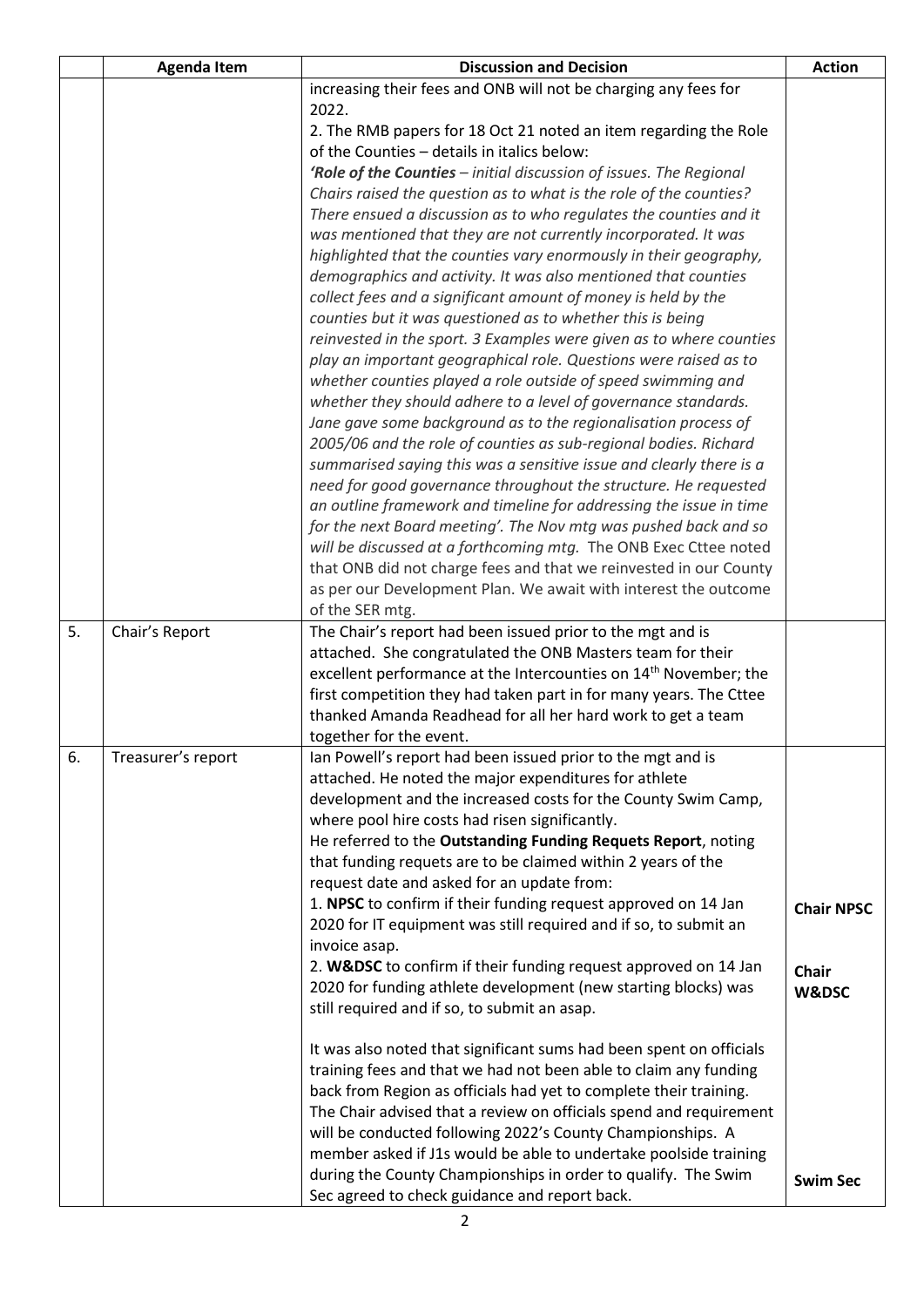|    | <b>Agenda Item</b> |    | <b>Discussion and Decision</b>                                                                                              | <b>Action</b>      |
|----|--------------------|----|-----------------------------------------------------------------------------------------------------------------------------|--------------------|
| 7. | <b>Disciplines</b> | а. | Swimming. Oliver Stockland's report had been issued prior to                                                                |                    |
|    |                    |    | the mtg and is attached. Oliver was pleased to report that                                                                  |                    |
|    |                    |    | Sharon MacNab had volunteered to take over the Swim                                                                         |                    |
|    |                    |    | Sec/Promoter role in July 2022 and would be shadowing Oliver                                                                |                    |
|    |                    |    | during the Counties - ONB thanked Sharon for taking on this                                                                 |                    |
|    |                    |    | vital role. It was recommended that an Assistant be found to                                                                |                    |
|    |                    |    | assist the Swim Sec in order to share the workload and                                                                      |                    |
|    |                    |    | increase knowledge of the role. Ayako Gannon has kindly                                                                     |                    |
|    |                    |    | volunteered to take on the role of Awards Trustee (Trophies                                                                 |                    |
|    |                    |    | and Medals) - ONB thanked her for taking on this important                                                                  |                    |
|    |                    |    | role.                                                                                                                       |                    |
|    |                    |    | County Champs still require a Welfare/Covid Officer(s) and 2 x                                                              |                    |
|    |                    |    | Gala Admin pesonnel, one of which mush have HyTec                                                                           |                    |
|    |                    |    | knowledge. Sec's Note: Steve Manser has volunteered to take                                                                 |                    |
|    |                    |    | on Welfare/Covid Officer role (an additional helper would be                                                                |                    |
|    |                    |    | appreciated); Rachael Whaymand has volunteered to take on                                                                   |                    |
|    |                    |    | one of the Gala Admin roles and will shadow the current team                                                                | <b>All Clubs</b>   |
|    |                    |    | at Counties - one further person is still required. Ernie                                                                   |                    |
|    |                    |    | McDade and Clive Jones had kindly stepped forward to take on                                                                |                    |
|    |                    |    | the <b>Commentator</b> role. Huge thanks to all for volunteering.                                                           |                    |
|    |                    |    | Oliver noted that County Champs covid measures continue to                                                                  |                    |
|    |                    |    | be reviewed in light of ongoing changes. The matter of Live                                                                 |                    |
|    |                    |    | Streaming was discussed; it would cost @£2K and the cttee felt                                                              |                    |
|    |                    |    | that if live streaming could be monetised, it might be worth                                                                |                    |
|    |                    |    | considering. It was agreed not to pursue this further at this<br>stage. It was noted that the Blackbird Leys pool is due to |                    |
|    |                    |    | reopen 4 Jan 2022.                                                                                                          |                    |
|    |                    |    | b. Fixtures. Noted there was nothing to report.                                                                             |                    |
|    |                    | c. | Records. Noted there was nothing to report                                                                                  |                    |
|    |                    | d. | Artistic Swimming. Mandy Fuller's report had been issued                                                                    |                    |
|    |                    |    | prior to the mtg and is attached. She sent her apologies.                                                                   |                    |
|    |                    |    | e. Officials. Karen Underwood updated the cttee that George                                                                 |                    |
|    |                    |    | Adamson had reported that British Swimming is reviewing the                                                                 |                    |
|    |                    |    | current relaxation for the number of officials required for                                                                 |                    |
|    |                    |    | license meets which was due to end in December; no decision                                                                 |                    |
|    |                    |    | has been made yet as to whether this will be extended or finish                                                             |                    |
|    |                    |    | as planned.                                                                                                                 |                    |
|    |                    | f. | Masters. Amanda Readhead's report had been issued prior to                                                                  |                    |
|    |                    |    | the mtg and is attached. Amanda reported on the successful                                                                  | <b>All Clubs</b>   |
|    |                    |    | Intercounties Master's Competition on 14 <sup>th</sup> November and                                                         |                    |
|    |                    |    | thanked Andy Willis who attended in his role as ONB President                                                               |                    |
|    |                    |    | and Team Managed at the event too. All results are now on                                                                   |                    |
|    |                    |    | rankings; for many swimmers this was only their 1 <sup>st</sup> or 2 <sup>nd</sup>                                          |                    |
|    |                    |    | competition. The paucity of male swimmers, and especially                                                                   |                    |
|    |                    |    | those over 45yrs, was an issue affecting ONB's results; more                                                                |                    |
|    |                    |    | male swimmers are required. Amanda will produce a                                                                           | <b>Masters Sec</b> |
|    |                    |    | promotional flyer to encourage master members to                                                                            |                    |
|    |                    |    | participate. The 2022 Masters Intercounties is in Kent; it was                                                              |                    |
|    |                    |    | requested that ONB Master Swimmers have a Tshirt as well as                                                                 |                    |
|    |                    |    | a swim hat and that transport be provided. Amanda was asked                                                                 |                    |
|    |                    |    | to submit a budget for these items at the Jan 2022 ONB mtg.                                                                 |                    |
|    |                    | g. | Disability. Amanda Readhead's report had been issued prior to                                                               |                    |
|    |                    |    | the mtg and is attached.                                                                                                    |                    |
|    |                    | h. | Masters' Records. Noted there was nothing to report.                                                                        |                    |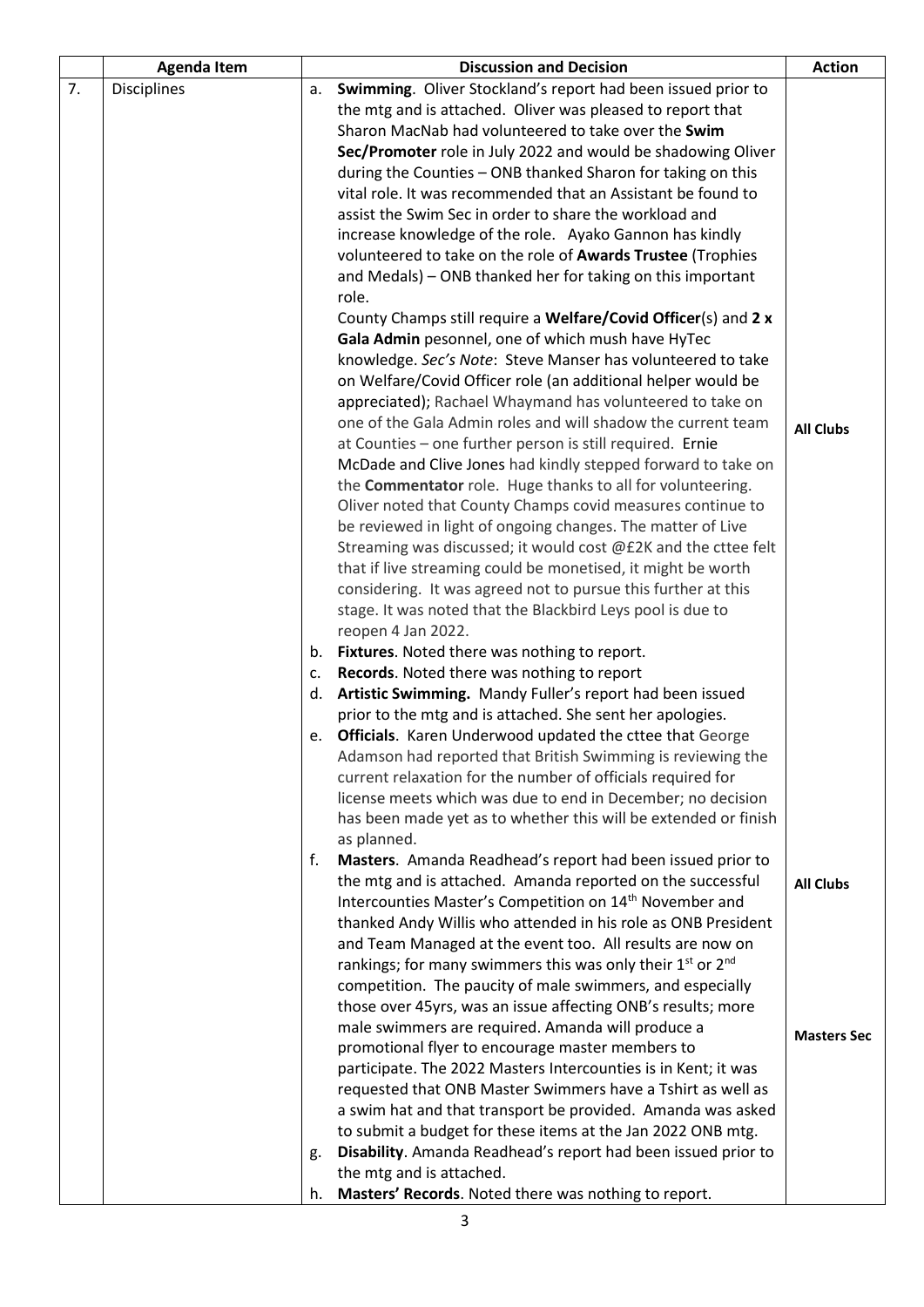|     | <b>Agenda Item</b>          | <b>Discussion and Decision</b>                                                                         | <b>Action</b>    |
|-----|-----------------------------|--------------------------------------------------------------------------------------------------------|------------------|
|     |                             | i.<br>SwimMark Coord. Noted there was nothing to report.                                               |                  |
| 8.  | <b>Talent Pathway Dev</b>   | Noel Horton sent his apologies as he was unable to attend the mtg.                                     |                  |
|     | Camp 2021/22                | The Chair read out his report which is attached. It was noted that                                     |                  |
|     |                             | Tshirts and Hats had been ordered for the 2021 swimmers and we                                         |                  |
|     |                             | are just awaiting delivery of these items. As highlighted earlier,                                     |                  |
|     |                             | costs for the 2021 camp had risen due to pool/facility cost                                            |                  |
|     |                             | increases. The lack of a Talent Pathway Admin Coord resulted in                                        |                  |
|     |                             | duties being shared out which was less than ideal.                                                     |                  |
|     |                             | County Camps 2022. In line with recently received SER guidance,                                        |                  |
|     |                             | ONB are looking to hold 2 interactive zoom sessions and one face-                                      |                  |
|     |                             | to-face camp; dates TBC. SER will provide all online resources.                                        |                  |
|     |                             | There was still a requirement to find a new Boys Team Manager -                                        | <b>All Clubs</b> |
|     |                             | and interested coaches were encouraged to contact Noel. We                                             | <b>All Clubs</b> |
|     |                             | urgently need a Talent Pathway Admin Coord and clubs are                                               |                  |
|     |                             | requested to advertise this role to their members.                                                     |                  |
| 9.  | <b>ONB Posts</b>            | The following ONB Posts/roles need filling now:                                                        |                  |
|     |                             | 1. Talent Pathway Admin Coord                                                                          |                  |
|     |                             | 2. Boys Team Manager<br>3. Water polo Secretary                                                        |                  |
|     |                             |                                                                                                        |                  |
|     |                             | The following ONB Post need filling by July 2022:                                                      |                  |
|     |                             | 1. ONB Treasurer. Secs' Note: Thanks to Christine Mclintock for                                        |                  |
|     |                             | volunteering for this position.                                                                        |                  |
|     |                             |                                                                                                        |                  |
|     |                             | The Cttee noted the vacant position of Diving Secretary and felt                                       |                  |
|     |                             | that this position should be removed as we do not have any Diving                                      |                  |
|     |                             | Facilities/Clubs within our County.                                                                    |                  |
|     |                             |                                                                                                        |                  |
|     |                             | All Clubs were asked to advertise these vacant positions to their                                      | <b>All Clubs</b> |
|     |                             | members.                                                                                               |                  |
| 10. | <b>Funding Applications</b> | Everyone Active (Aylesbury) are looking to upgrade their pool                                          |                  |
|     |                             | seating area; they had secured 50% funding towards the circa £31K                                      |                  |
|     |                             | works. They had approached ONB and clubs who use the                                                   |                  |
|     |                             | Aylesbury pool to ask if we were aware of any funding pots. ONB                                        |                  |
|     |                             | are unwilling to offer any funding to support this. The Sec noted                                      | <b>ONB Sec</b>   |
|     |                             | some Sports England Grants which Everyone Active may be able to                                        |                  |
| 13. | Swim England South East     | apply for and she will write to them.<br>Ben McDonald's report had been issued prior to the mtg and is |                  |
|     |                             | attached. He sent his apologies. Club Chairs had been informed by                                      |                  |
|     |                             | SER of the 20 <sup>th</sup> Nov Club Chair's Forum. Members were notified                              |                  |
|     |                             | that SER had been reviewing Regional Club Development Officer's                                        |                  |
|     |                             | workloads and resources. Going forward, Ben will only be                                               |                  |
|     |                             | attending one face-to-face meeting per year per county (reduced                                        |                  |
|     |                             | from 2 per year pre covid). Ben noted that where mtgs are online                                       |                  |
|     |                             | he will attend as many as possible, dependent on other work                                            |                  |
|     |                             | commitments.                                                                                           |                  |
| 14. | <b>AOB</b>                  | There was 1 AOB item:                                                                                  |                  |
|     |                             | 1. County Championships Trophies. Clubs had been asked to                                              |                  |
|     |                             | return County Championship trophies at the ONB Mtg on 16 <sup>th</sup>                                 |                  |
|     |                             | November. The Swim Sec noted his disappointment that @25                                               |                  |
|     |                             | County Champs Trophies had yet to be returned which would                                              |                  |
|     |                             | impact on engraving timescales and cause additional work.                                              |                  |
|     |                             | Concerted efforts would be made to obtain these trophies. ONB                                          |                  |
|     |                             | had not experienced such a significant issue previously and it was                                     |                  |